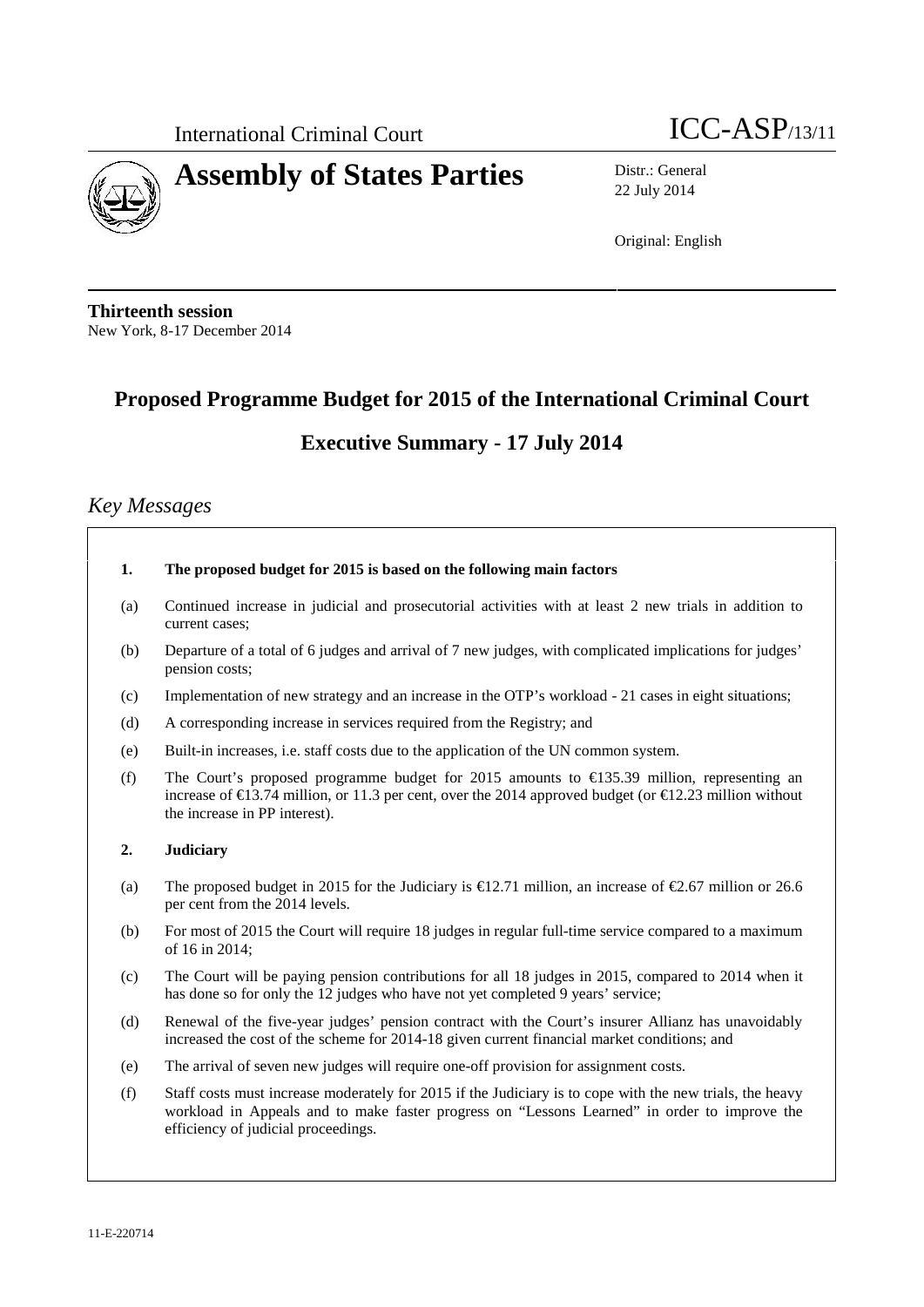#### **3. OTP**

- (a) The OTP's proposed budget for 2015 is  $\in$ 41.67 million, representing an increase of  $\infty$ ,45 million over the previous year, or 25.4 per cent, compared to the 2014 approved budget of  $\text{\textless}3.22$  million.
- (b) The budget increase is in line with the OTP Strategic Plan 2012-2015, which was fully endorsed by States Parties. Without the requested budgetary resources, the OTP will be unable to discharge its responsibilities adequately, with the risk that the credibility of the Court as a whole and its capacity to deter the commission of mass atrocities will suffer.
- (c) The Office is under severe pressure to cover an increasing number of conflict situations where the most serious crimes have been committed: four investigations of Rome Statute crimes and two investigations of offences against the administration of justice under Article 70 will continue into 2015, one of the four and the two Article 70 matters having already been notified under the contingency fund in 2014.
- (d) The Office will be actively engaged in the preparation or conduct of at least five trials and one postjudgment appeal, as well as in handling a host of interlocutory appeals.
- (e) The current preliminary examination of ten situations will continue in 2015, with potential financial savings where the Office is successful in encouraging national authorities to investigate and prosecute Rome Statute crimes, thus avoiding intervention by the Court.
- (f) The majority of the proposed budget increase would go to the essential staff costs and mission travel required by the Office's core investigative and prosecutorial activities. The Office must take into account the whole 12 months of 2015 in budgeting for the full complement of its staff brought on board over the course of 2014 using budgeted funds. Experience to date demonstrates that properly resourced investigation and prosecution teams ensure the quality, efficiency and effectiveness of the Office's core operations: note the success in having charges confirmed in the Ntaganda and Gbagbo cases in 2014.
- (g) The teams are being resourced in accordance with the model for creating effective team capacity accepted by States Parties. (Notwithstanding the complexity of the situations and cases, OTP team staffing levels are modest in comparison with the practice at the UN international criminal tribunals and special courts or for serious crime investigations at the national level.)
- (h) The proposed budget will give the OTP the basic resources that are indispensable to its ability to fulfil its mandate to the requisite standard of quality envisaged in the Strategic Plan.
- (i) Nevertheless, recognising the concerns of States Parties about substantial budgetary increases, the OTP has decided not to pursue, at this stage, the fifth full investigation it had originally projected in line with its strategy, with a consequent decrease in its budget proposal.

#### **4. Registry**

- (a) The proposed 2015 budget for Registry amounts to  $\epsilon$ 66.26 million, representing a decrease of  $\text{\textsterling}5,700$ , or -0.1 per cent, compared to the 2014 approved budget of  $\text{\textsterling}66.29$  million.
- (b) While the level of required Registry support has substantially increased following the budget assumptions and service requests for 2015, in particular in the areas of field operations, witness protection and detention, as a result of careful allocation, redeployment and reprioritization of resources, the Registry has offset a potential increase in resources required, as well as the in-built increase in staff costs, without jeopardizing the quality and efficiency of its service.
- (c) The Registry's proposed budget is the bare minimum to ensure Registry's essential functions will be carried out.
- (d) The Registrar seeks the continuation of the flexibility granted by the ASP, within the proposed budgetary envelope, to ensure the implementation of the envisaged structural changes for a more efficient and fit-for purpose Registry.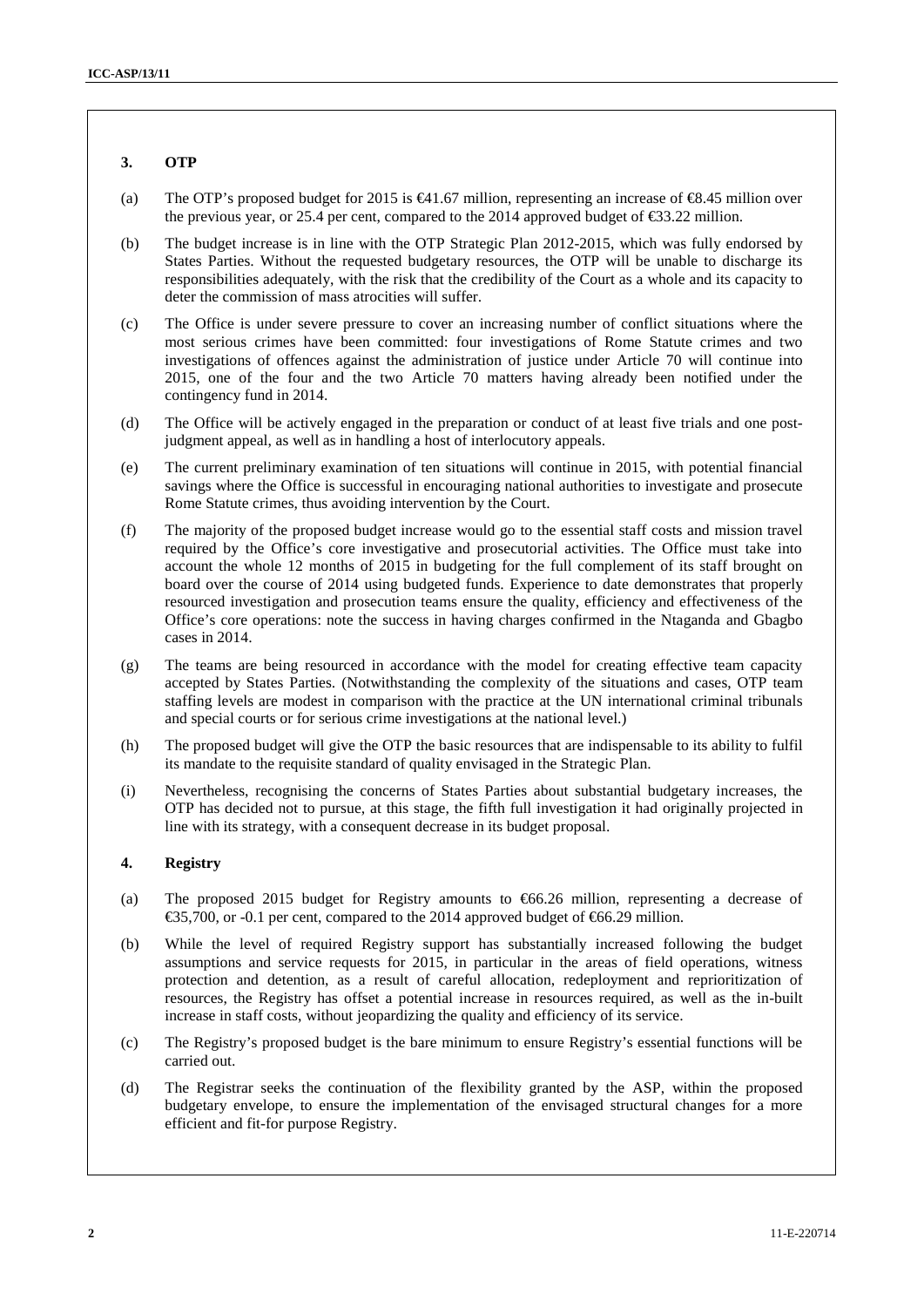#### **5. Other Major Programmes**

- (a) Major Programmes IV (Secretariat of the Assembly of States Parties) and VI (Secretariat of the Trust Fund for Victims) have an increase in particular in the area of staffing, and MPIV also in contractual services due to the holding of the annual session of the Assembly in The Hague (the increase is  $\epsilon$ 0.52 million or 18.2 per cent and  $\bigoplus$ .35 million or 21.8 per cent respectively).
- (b) Major Programme VII-2 (Permanent Premises Interest) has an increase of approximately  $\epsilon$  1.5 million.
- (c) Other Major Programmes are more or less comparable to the level of 2014 approved budget.

# **I. Introduction**

1. The International Criminal Court's proposed programme budget for 2015 amounts to  $\in$ 135.39 million. This represents an increase of  $\in$ 13.74 million, or 11.3 per cent, over the 2014 approved budget ( $\bigoplus$ 21.66 million). This is mainly due to the following factors:

- a) following the steady growth in the Court's overall workload over recent years, a further increase in judicial activities foreseen in 2015;
- b) a continued increase in the total workload of the Office of the Prosecutor, as well as the inclusion of a major new situation in the regular budget for 2015, combined with the need to enhance the capacity of investigative and prosecutorial teams to deliver high quality and timely investigations and prosecutions;
- c) a corresponding increase in the services provided by the Registry to support the increase in investigative, prosecutorial and judicial activities;
- d) an approved staff structure of established posts which has remained unchanged for the last four years, requiring reinforcement to be achieved principally through the recruitment of GTA staff;
- e) built-in increases such as forward commitments in relation to staff costs through the application of the UN Common System.

2. After taking these drivers into account, the level of resources initially identified for the Court's 2015 proposed budget, including efficiency gains and a reduced number of active investigations, amounted to €148.16 million, which would have represented an increase of almost  $E$ 6.50 million from the 2014 approved budget.

3. After a stringent, thorough-going internal review, which included harsh reductions and reprioritization of activities, as well as a decrease in the number of active investigations and redeployment of resources, a drastic reduction of nearly €13 million was achieved, lowering the level of the net increase in the proposed budget to  $\epsilon$ 13.74 million.

#### **Budget development**

| Net 2015 proposed increase       | €13.74 million   |
|----------------------------------|------------------|
| Internal review                  | €12.76 million   |
| Growth linked to cost drivers    | $€26.50$ million |
| Identified resource requirements | €148.16 million  |
| Baseline (2014 Approved Budget)  | €121.66 million  |

# **II. Budgetary assumptions for 2015**

4. The 2015 budget assumptions have been developed based on judicial and prosecutorial work plans for the following year, insofar as these could be accurately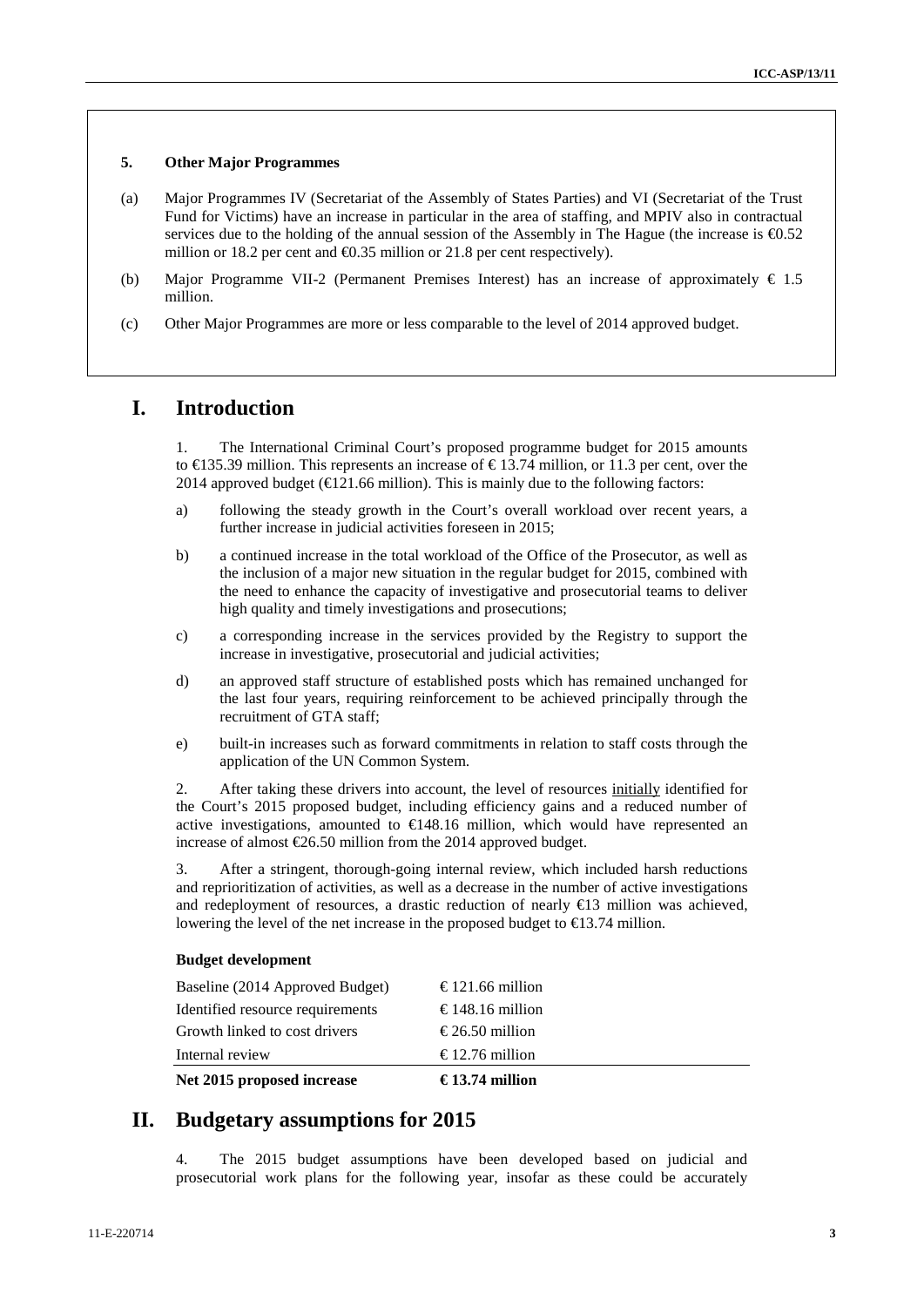estimated at the end of June 2014. However, the unpredictable nature of the Court's judicial work makes it difficult to produce fully reliable assumptions well in advance of the financial period for which the Court is budgeting. It is thus the Court's policy to budget only for events which are reasonably certain to occur in the following year and which can be accurately estimated.

5. The budget assumptions for judicial and prosecutorial activities developed by the Court, which underpin the proposed programme budget for 2015, provide for the following:

- a) trial preparation in two cases (*Ntaganda* and *L. Gbagbo*, six months each);
- b) trial hearings in five cases (*Ntaganda*, six months; *Kenyatta*, twelve months; *Ruto/Sang*, twelve months; *Banda*, twelve months; and *L. Gbagbo*, six months);
- c) sentencing and reparation proceedings in *Bemba* (as appropriate), three months; and
- d) final appeal in one case (*Bemba*) and interlocutory appeals.

6. The assumptions regarding these hearing timeframes have been developed on the basis that the hearings will take place consecutively rather than simultaneously.<sup>1</sup> The combined workload of the Pre-Trial Chambers, Trial Chambers and the Appeals Chamber is expected to exceed the level of judicial activity in 2014.

7. In addition, the OTP envisages that in 2015 it will continue to conduct investigations in eight situation countries: Côte d'Ivoire, Central African Republic, Libya, Uganda, Democratic Republic of Congo, Darfur, Kenya and Mali; and will continue to monitor other situations under preliminary examination (Afghanistan, the Central African Republic, Colombia, Georgia, Guinea, Honduras, Nigeria, the Union of the Comoros ('Mavri Marmara' incidents), Ukraine and Iraq).

8. Furthermore, the Registry will continue to support the non-judicial aspects of the administration and servicing of the Court. As well as supporting the increased judicial proceedings, the Registry will also support the increased investigative and prosecutorial activities following the implementation of the OTP's new strategy, in relation to, in particular, the protection and support of victims and witnesses, field operations and detention.

| <b>Total ICC</b>  | Approved Budget 2014<br><i>(thousands of euro)</i> | Proposed Budget 2015<br><i>(thousands of euro)</i> |          | Resource growth<br>2015 vs. 2014 |
|-------------------|----------------------------------------------------|----------------------------------------------------|----------|----------------------------------|
|                   | Total                                              | Total                                              | Amount   | $\%$                             |
| Judges            | 3,835.6                                            | 5.727.6                                            | 1.892.0  | 49.3                             |
| Staff costs       | 63,876.4                                           | 66,406.8                                           | 2.530.4  | 4.0                              |
| Other staff costs | 18,199.8                                           | 26,193.3                                           | 7.993.5  | 43.9                             |
| Non-staff costs   | 35,744.4                                           | 37,064.0                                           | 1.319.6  | 3.7                              |
| <b>Total</b>      | 121,656.2                                          | 135,391.7                                          | 13,735.5 | 11.3                             |

#### **III. Proposed Programme Budget for 2015**

#### **A. Major Programme I: Judiciary**

9. Major Programme I comprises the Presidency, Chambers and the Liaison Offices. The New York Liaison Office, while located within Major Programme I, is a common representative of all the organs of the Court as well as providing logistical support for the Bureau of the ASP and its New York Working Group.

10. The budget for Major Programme I is based on the judicial activities foreseen in the budget assumptions for 2015. There will be extensive judicial activity across all three judicial divisions with a particular surge in the Trial Division, where in addition to existing

<sup>&</sup>lt;sup>1</sup> However, the need for parallel trial hearings could well arise in the course of the year as a result of case-specific circumstances and judicial developments that cannot presently be accurately determined.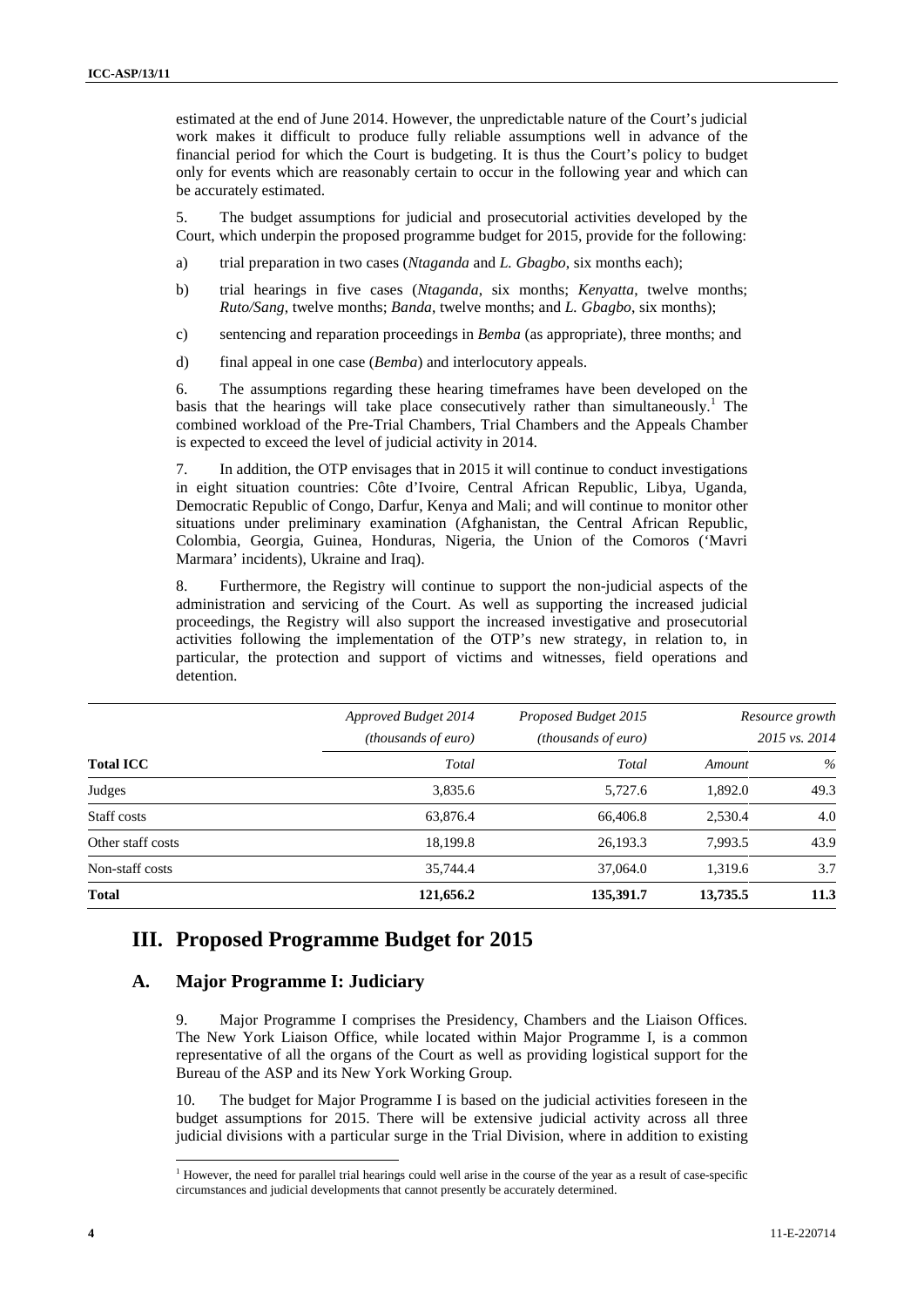cases two new trials (*Gbagbo* and *Ntaganda*) will begin and two further potential trials may also begin dependent on current confirmation proceedings, which is also expected to increase the volume of interlocutory appeals. The combined workload of the three Divisions in 2015 is thus expected to be greater than in 2014.

11. The Judiciary will continue to exercise its functions in a manner that makes the most efficient use of the resources allocated to it. The staffing levels recommended in this budget are designed to meet currently known case requirements. They represent the minimum required to run the various expected proceedings efficiently and effectively. Should the actual workload turn out higher than currently expected, or should other unexpected needs arise, every effort will be made to absorb costs within the 2015 budget before resorting to the Contingency Fund.

12. The primary reason for the increase in the Judiciary's budget is an unavoidable increase in judges' costs from  $\text{\textsterling}3.84$  million in 2014 to  $\text{\textsterling}5.73$  million in 2015 because of the following factors:

- a) For most of 2015 the Court will require 18 judges in regular full-time service compared to budget provision for only 16 for most of 2014. Judges' salary costs will therefore rise by approximately €0.38 million in 2015.
- b) The Court will be paying pension contributions for all 18 judges, compared to 2014 when it has had to do so for only 12 judges, since no further contributions have been required for judges who have already completed nine years' service (this led to an artificially low budgetary cost for 2014).
- c) Renewal of the five-year pension contract with the Court's insurer Allianz has unavoidably increased the cost of the scheme for 2014-18 because of a combination of reduced investment returns in current financial market conditions and increased actuarial estimates of life expectancy. This factor, combined with the increased number of judges for whom pension contributions are required (see above) will lead to an overall increase of  $\epsilon 1.01$  million, of which approximately  $\epsilon 0.5$  million represents the estimated pension cost of newly elected judges.
- d) The arrival of seven new judges will require provision for costs of assignment, travel and removal of personal effects in accordance with the conditions of service for judges, which are currently estimated at a total of €0.38 million. These costs only arise every three years – the next occasion will be in 2018.

13. The expected increase in judicial activities for 2015 also has implications for GTA staffing requirements, at an additional cost of approximately €0.70 million:

- a) GTA provision for the Pre-Trial Division has been held at the same level as in the 2014 budget (2.5 P2 GTAs) based on the steady flow of new work in an ever changing number of cases and situations in the two Pre-Trial Chambers. The Division needs to maintain the capability to react quickly to unforeseen developments (eg urgent arrest-related decisions).
- b) Trial Division's expected caseload of a minimum of five cases at the trial hearing or preparation stages will require moderate reinforcement to support the newly arriving cases, partly offset by a reduction in support for other cases, representing a net increase of 3 P2 GTAs to support *Gbagbo* and *Ntaganda*.
- c) Moderate reinforcement (2 P2 GTAs) is also required in the Appeals Division where practical experience in 2014 has clearly shown that the current and expected 2015 casework of one final and a substantial number of interlocutory appeals (which are expected to increase as a direct result of increased trial activity) will not be sustainable without either staff reinforcement or a slower pace of judicial decisions.
- d) Finally, for the first time since 2009 the Presidency requires an increase of one P3 GTA to accelerate the judicial "Lessons Learnt" project to improve the efficiency of the judicial process at the Court.

14. The total cost for Major Programme I will therefore rise from  $\epsilon 0.05$  million in 2014 to €12.71 million in 2015, representing an increase of 26.6 per cent.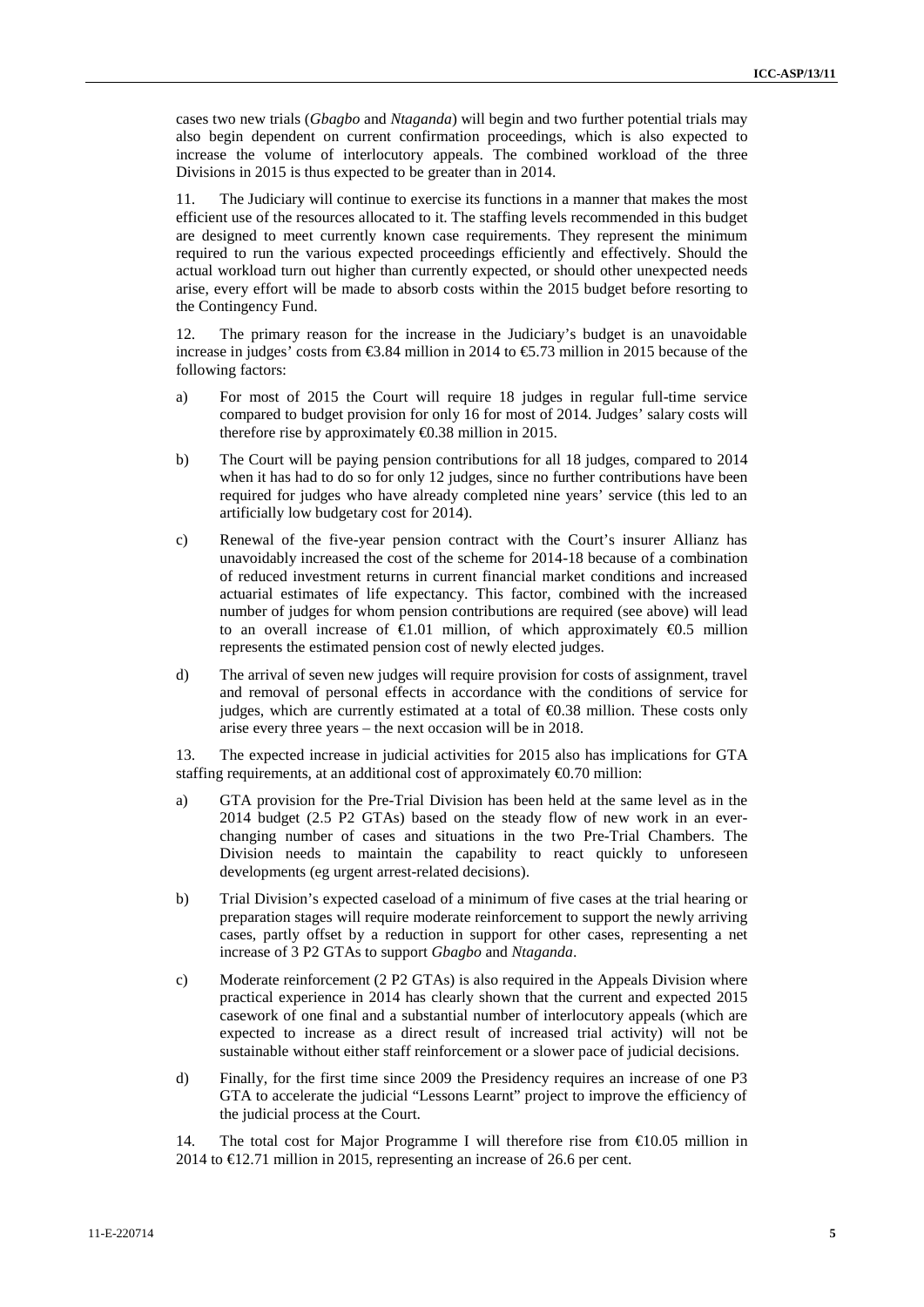| <b>Major Programme I</b><br><b>Judiciary</b> | Approved Budget 2014<br><i>(thousands of euro)</i> | Proposed Budget 2015<br><i>(thousands of euro)</i> |         | Resource growth<br>2015 vs. 2014 |
|----------------------------------------------|----------------------------------------------------|----------------------------------------------------|---------|----------------------------------|
|                                              | Total                                              | Total                                              | Amount  | $\%$                             |
| Judges                                       | 3,835.6                                            | 5,727.6                                            | 1,892.0 | 49.3                             |
| Staff costs                                  | 4.691.2                                            | 4,774.6                                            | 83.4    | 1.8                              |
| Other staff costs                            | 1,238.1                                            | 1,935.0                                            | 696.9   | 56.3                             |
| Non-staff costs                              | 280.9                                              | 277.2                                              | $-3.7$  | $-1.3$                           |
| <b>Total</b>                                 | 10,045.8                                           | 12,714.4                                           | 2,668.6 | 26.6                             |

#### **B. Major Programme II: Office of the Prosecutor**

15. Under the Rome Statute, the fundamental mandate of the Office of the Prosecutor ("OTP" or "Office") is to investigate and prosecute the worst crimes of concern to humanity when national authorities of States Parties are either unable or unwilling to do so.

16. In November 2013, States Parties accepted that the OTP needed a critical increase in resources in order to achieve its mandate and implement the OTP Strategic Plan 2012-2015 which called for significant improvement in the quality, efficiency and effectiveness of the OTP's core operations. The States Parties fully endorsed this Strategic Plan.

17. The objective of the new prosecutorial strategy is the consistent achievement of positive results, by increasing the impact of preliminary examinations, diversifying investigative methods and evidence collection, and getting soundly based cases "trial ready" as early as possible. The OTP has already demonstrated this year what it can achieve with properly resourced teams in the cases of *Ntaganda* and *Gbagbo*, in which Pre-Trial Chambers confirmed charges against the accused.

18. Therefore, in order to achieve its mandate effectively, the OTP is seeking a budget increase of  $\mathfrak{B}$ .45 million for 2015, that is, an increase in the budget from  $\mathfrak{S}3.22$  million granted by the Assembly of States Parties for 2014 to  $\bigoplus$  1.67 million for the coming year. This increase is indispensable to the ability of the OTP to continue to implement a successful prosecutorial strategy and achieve positive results in line with its Strategic Plan.

19. By far the largest component of the increase, namely, €6.73 million, relates to staffing costs that are unavoidable if the OTP is to retain the capacity to continue in 2015 the work it has already undertaken in 2014. To this end, it is essential for the OTP to keep staff members on board who were hired using 2014 budgetary funds plus staff members engaged via the Contingency Fund to meet unforeseen circumstances that arose in 2014.

20. The distribution of the increase of  $\epsilon$ 8.45 million across the OTP is, as follows, with the most significant portion, totalling  $66.7$  million, being devoted to the OTP core activities of preliminary examinations, investigations, and prosecutions:

- a) Prosecution Division: €2.82 million, relating to staff costs and mission travel, to maintain sufficient capacity in the Division to discharge its responsibilities respecting investigations and trial and appellate litigation;
- b) Investigations Division:  $\epsilon$ 2.66 million, relating to staff costs and mission travel, to allow the Division to carry out its essential investigative and trial support tasks;
- c) Jurisdiction, Complementarity and Cooperation Division: €0.55 million, relating to staff costs and mission travel, to permit the Division to meet significant increases in its workload respecting situation analysis and international cooperation needs;
- d) Services Section and the Immediate Office of the Prosecutor: €2.42 million, which reflects the budget-neutral re-allocation of transcription services from the Investigations Division to the Services Section, and includes in addition necessary administrative, travel and language support for the operational Divisions; information and evidence processing; and the training budget for the whole Office.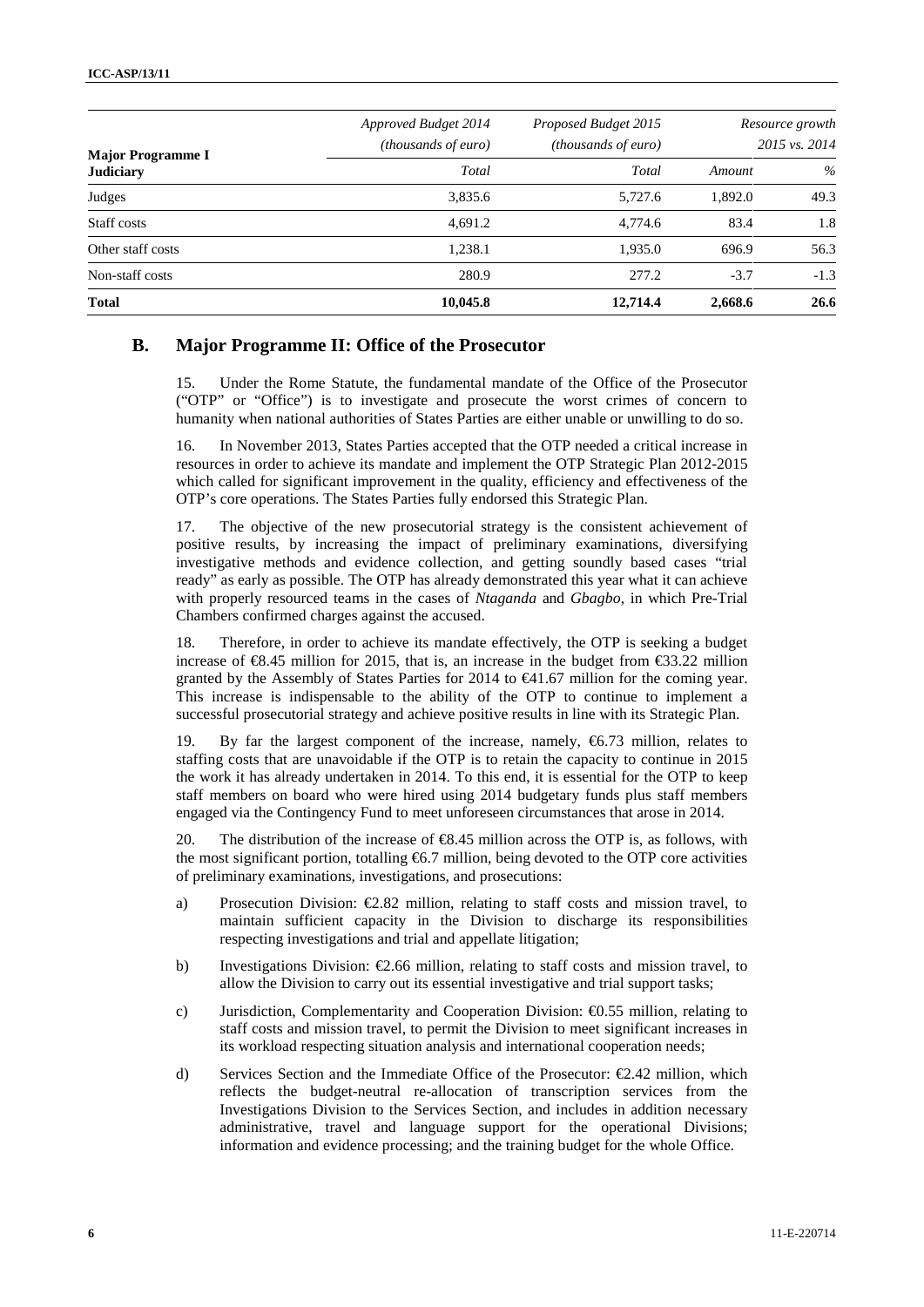21. Thus, in 2015 the OTP plans to conduct 10 preliminary examinations into allegations that Rome Statute crimes have been or are being committed, 4 active investigations into alleged Rome Statute crimes, 2 investigations into offences against the administration of justice (article 70 of the Rome Statute), and at least 5 trials of Rome Statute crimes and one appeal, including necessary trial support investigations. The OTP will also maintain 9 investigations in "hibernation".

22. This year the OTP has used essentially the same basic staffing model for investigation and prosecution teams as it did for the 2014 budget proposal and which was accepted by CBF and the Assembly of States Parties. This basic model recognised the need to increase team sizes in order to achieve sufficient capacity to implement effectively the new prosecutorial strategy. However, such capacity was not achievable for the full year with the funds granted by the 2014 budget. This capacity should, however, be achieved for 2015 in order to meet the assumptions underlying the budget proposal for the coming year.

23. Therefore, an OTP investigation team involved in an active investigation (as opposed to a case in "hibernation") must have the equivalent of 26.5 staff members in order to operate effectively (17 staff members from the Investigations Division; 7.5 from the Prosecution Division; and one international cooperation adviser); a prosecution team must be composed of a minimum of 14 staff members (2 investigators per accused, which will increase the size of the team depending on the number of accused; 11 from the Prosecution Division; and one international cooperation adviser). Compared to team staffing levels at the UN international criminal tribunals and special courts, or to the investigation and prosecution of serious crime by domestic authorities, these staffing levels are extremely modest.

24. The necessary extension of staff contracts for a whole year in 2015 will also generate an increase in operational costs relating to preliminary examinations, investigations, trial support, and trial preparation, in the amount of  $\epsilon$ 0.68 million.

25. The OTP must also make an investment in quality, by investing in the competency of its staff and by acquiring new technology. For 2015, this increased investment requires an addition of  $\Theta$ .57 million to the budget, with the following breakdown and objectives:

- a) staff training: €0.25 million (past training budgets have been inadequate: training assists the OTP to integrate new staff members from a variety of backgrounds into the working methods that apply in the OTP; it also enables the OTP to instruct staff on policies and codes of conduct and in new and effective investigative methods and techniques; and it permits staff members to meet their continuing professional development obligations);
- b) adaptive technology to permit the collection, extraction, processing and analysis of information and evidence from digital media carriers, the Internet or telecommunications companies: €0.27 million;
- c) annual review of the quality and efficacy of forensic investigation methods by a scientific review board of external experts and a technology advisory board, and the development of a certification program for investigators in partnership with a committee of experts in the investigation of international crimes:  $\epsilon 0.05$  million.

26. Recognising that it must be transparent and accountable for the use of limited resources, the OTP will continue to focus on gains in efficiency, in order to reduce the financial impact of its operations, by:

- a) continuing to re-deploy OTP-specific savings: the OTP achieved yearly savings in the past amounting to  $\epsilon 0.81$  million and it realised  $\epsilon 0.23$  million in savings in 2013;
- b) seeking to optimise in a collaborative way the delivery of a continuum of services on a rational and pragmatic basis as between the OTP and the Registry; and
- c) relying on external partners for highly specialised work that the OTP need not incur the cost to develop the capacity to perform in-house.

27. Furthermore, in order to avoid seeking an even greater increase in the budget for 2015, the OTP has put on hold the increase it forecasted in 2013 as being necessary for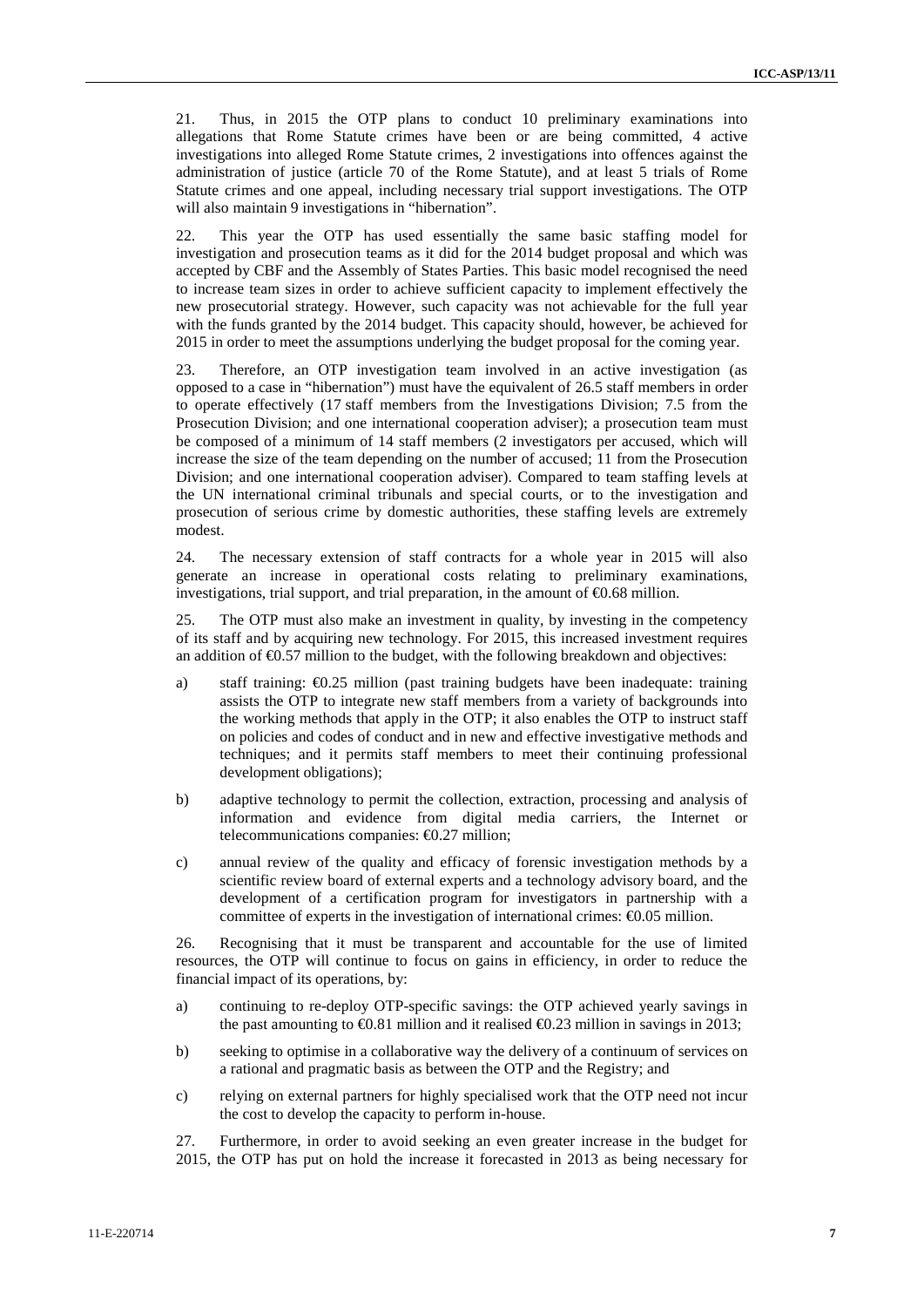2015, in line with the phased-in approach to the enhancement of its capacity – halting, in effect, certain projected activities.

28. The OTP faces heightened demands to intervene in situations of conflict and suffering, which it handles responsibly within the parameters set by the Rome Statute in an independent, impartial and systematic manner. With the budgetary resources it is requesting, the OTP will carry out the operations identified above. Moreover, it will continue to:

- a) implement a positive approach to complementarity in the conduct of preliminary examinations that will encourage national authorities to act to investigate and prosecute international crimes, thus avoiding the need for the Court to intervene;
- b) deter through preliminary examinations the commission of further atrocities in conflict situations;
- c) develop and maintain strong support for effective international cooperation in support of its preliminary examinations, investigations and prosecutions;
- d) conduct sophisticated and thorough investigations of situations where Rome Statute crimes are alleged to have been or are being committed;
- e) move toward trial readiness in prosecution cases as early as possible, to increase the efficiency, fairness and efficacy of proceedings before the Court;
- f) achieve further confirmations of charges, based on sound investigations and well researched legal theories of individual criminal responsibility;
- g) achieve better trial outcomes, based on the highly competent presentation of cases in court;
- h) meet the serious challenge to the integrity of ICC processes presented by those alleged to have committed article 70 offences against the administration of justice;
- i) contribute through appellate proceedings to the achievement of just conclusions in individual cases and the development of the Court's jurisprudence overall;
- j) achieve a needed measure of justice for victims and communities affected by mass atrocities;
- k) enhance the ability of the Court to deter mass atrocities; and
- l) contribute to the creation of public confidence in the Office and thus to the credibility of the Court as a whole.

29. Budget constraints will impair the ability of the OTP carry out its prosecutorial mandate. In particular, insufficient resources expose the Office and the Court itself to the following risks, among others:

- a) a poorer quality of investigations or prosecutions;
- b) a mismatch between the expectations of major stakeholders respecting the role and capacity of the Court to act and its actual role and capacity to act, resulting in loss of stakeholder support;
- c) postponement for purely budgetary reasons of projects or investments leading to higher budgetary costs in future, or preventing achievable efficiency or productivity gains;
- d) a perception of selective or one-sided justice; and
- e) lack of cooperation by States, particularly respecting the execution of arrest warrants.

30. In sum, the OTP's budget proposal for 2015 represents the basic resources required for it to continue to do in the coming year the work it has already undertaken in the current year, and to do so to the requisite standard of quality required by the new Strategic Plan endorsed by the States Parties.

31. Without the budgetary resources it is seeking for 2015, the OTP will simply be unable to discharge its responsibilities under the Rome Statute adequately, with the risk that the credibility of the Court as a whole and its capacity to deter the commission of mass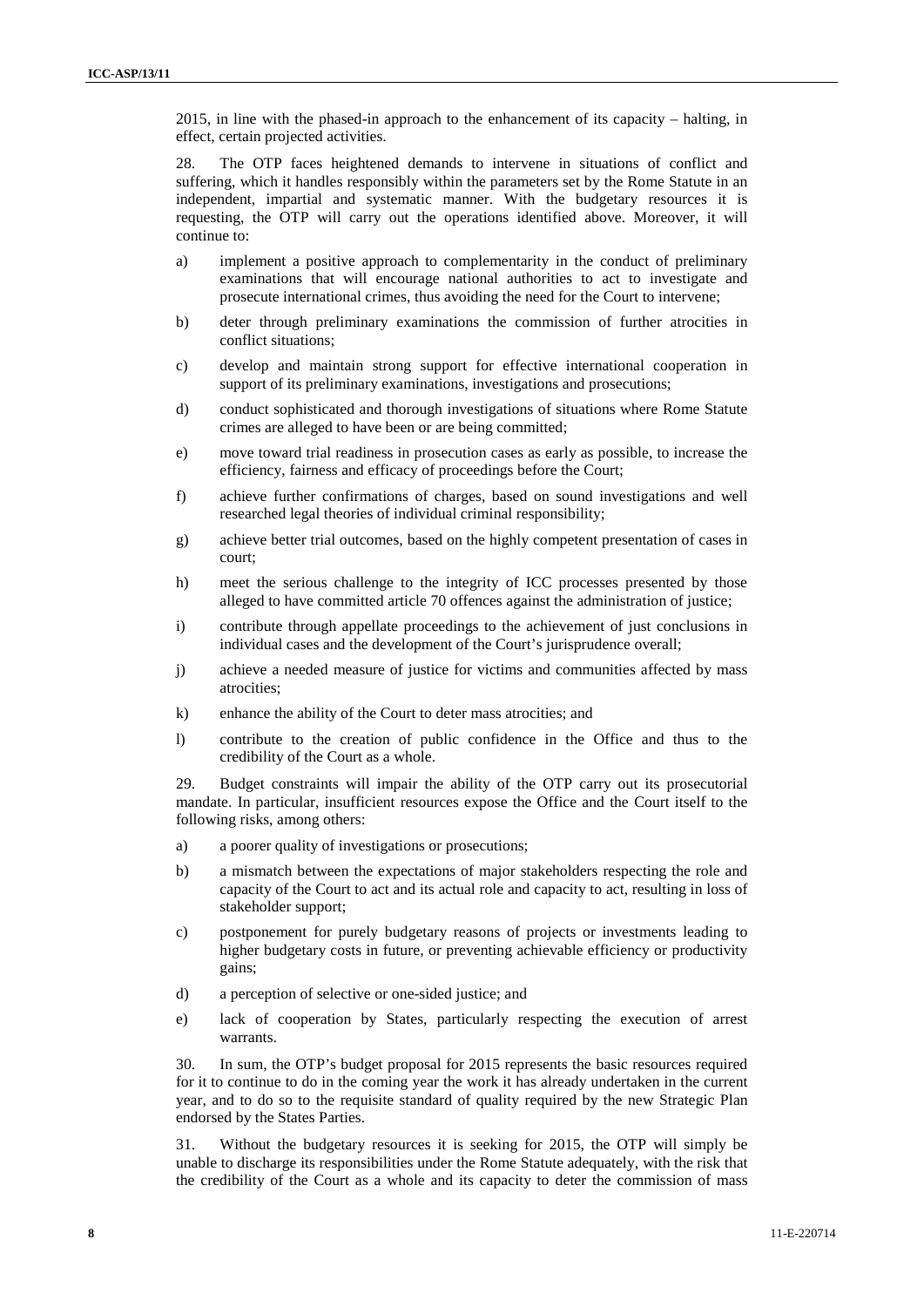| <b>Major Programme II</b>       | Approved Budget 2014<br><i>(thousands of euro)</i> | Proposed Budget 2015<br><i>(thousands of euro)</i> |         | Resource growth<br>2015 vs. 2014 |
|---------------------------------|----------------------------------------------------|----------------------------------------------------|---------|----------------------------------|
| <b>Office of the Prosecutor</b> | Total                                              | Total                                              | Amount  | $\%$                             |
| Staff costs                     | 20,516.8                                           | 20.977.1                                           | 460.3   | 2.2                              |
| Other staff costs               | 9,806.9                                            | 16.582.7                                           | 6.775.8 | 69.1                             |
| Non-staff costs                 | 2,896.3                                            | 4.107.7                                            | 1.211.4 | 41.8                             |
| <b>Total</b>                    | 33,220.0                                           | 41,667.5                                           | 8,447.5 | 25.4                             |

atrocities will suffer damage. Insufficient capacity will also leave the OTP vulnerable to the efforts of those who would seek to subvert the course of justice or attack the Court and the principles and values for which it stands.

## **C. Major Programme III: The Registry**

32. The proposed 2015 budget for Major Programme III amounts to €66.26 million, which represents a decrease of  $\text{\textsterling}35,700$ , or -0.1 per cent, compared to the 2014 approved budget of  $66.29$  million. The total budget proposal in the Registry is the result of the following factors.

33. In the first place, the Registry's approach has been to reduce its operational costs wherever possible, without jeopardizing the quality and efficiency of its services. Out of the nearly  $E$ 10.5 million increase initially identified by the various sections within the Registry on the basis of the anticipated additional cost drivers, it was possible, as a result of careful allocation, redeployment and reprioritization of resources, to fully offset the required increase in resources.

34. The additional resource requirements were due to the increased level of judicial activities and provision of services to parties and participants in the various pre-trial, trial and appeals proceedings. In particular, field operations, protection and support of witnesses, and detention will require more resources in 2015. Also, the Registry will need to accommodate the in-built increase in staff costs.

35. In light of the fact that the Registry already went through a very rigorous internal assessment of its priorities, the proposed budget is the absolute minimum that is required for the Registry to operate. Additional cuts would undermine the Registry's essential functions. By committing itself outright to such an approach, the Registry hopes to obtain full and unequivocal support of the States Parties for its 2015 proposed budget.

36. In addition, part of such outcome allowing the zero-growth-budget is a proposed reduction in the legal aid budget amounting to  $\epsilon$ 573,800 in relation to the costs associated with the defence of Mr Bemba. In May 2014, the Registry received a transfer of €2'067,982.25 seized from the bank accounts of the accused, Mr Jean Pierre Bemba Gombo. As the total outstanding debt of Mr Bemba up to the end of 2013 amounted to  $\mathcal{L}$ '045,762.31, the funds received should be used to pay Mr Bemba's debt with the States Parties following the advancement of the corresponding legal fees in the annual budgets of 2009-2013, as decided by the Trial Chamber III. However, given that the judicial proceedings against Mr Bemba will continue in 2015, the Registrar is seeking the approval of the Assembly to create a temporary fund (a special account to be established by the Registrar under Financial Regulations and Rules 6.5), out of which the Registry would continue to finance the advancement of Mr Bemba's legal fees up to the finalisation of the judicial proceedings initiated against him. Should States not agree with the proposed use of these funds, then the proposed Registry budget for 2015 is to increase by  $\epsilon$ 573,800.

37. As the Registry *Re*Vision project is progressing to its next stages, the Registrar seeks the continuation of the flexibility granted by the Assembly of States Parties, within the proposed budgetary envelope, to ensure the implementation of the envisaged structural changes for a more efficient and fit-for purpose Registry. In this regard, it is expected that upon the approval of a new improved high-level organizational design of the Registry, a complementary submission to the proposed budget will be presented prior to the next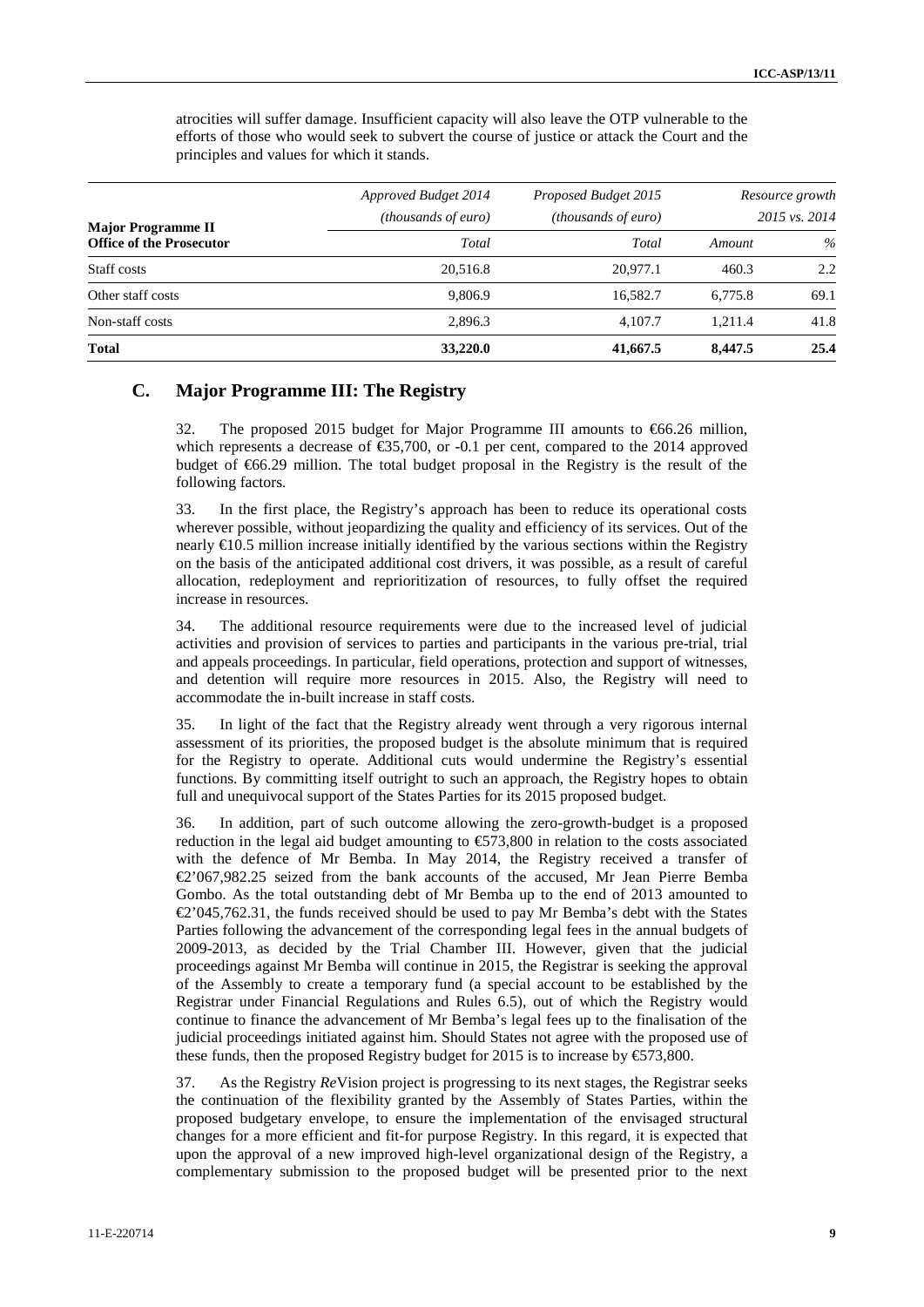session of the Committee on Budget and Finance. However, such complementary submission would only reflect the change in the high-level organisational structure. It is not expected to have a major budgetary impact on Registry´s proposed budget for 2015.

38. The Registrar will continue to consider ways to contain future increases in required resources, and, where possible, to find additional efficiencies. Registry will continue to consult with the OTP in order to achieve more efficient inter-organ coordination and processes, and to identify additional synergies. In line with the wishes of the Assembly and the Committee, the Registry will continue leading the Court-wide exercise towards achieving an efficient, well-planned and cost-effective administration. The *Re*Vision project is a major step towards this end, but parallel to this project, efforts are made on a daily basis to continue to meet cost-efficiencies and achieve savings where possible.

| <b>Programme III</b><br><b>Registry</b> | Approved Budget 2014<br><i>(thousands of euro)</i> | Proposed Budget 2015<br><i>(thousands of euro)</i> |            | Resource growth<br>2015 vs. 2014 |
|-----------------------------------------|----------------------------------------------------|----------------------------------------------------|------------|----------------------------------|
|                                         | Total                                              | Total                                              | Amount     | $\%$                             |
| Staff costs                             | 36,137.2                                           | 37.764.8                                           | 1.627.6    | 4.5                              |
| Other staff costs                       | 5.967.1                                            | 5.968.5                                            | 1.4        | 0.0                              |
| Non-staff costs                         | 24,188.8                                           | 22,524.0                                           | $-1.664.8$ | $-6.9$                           |
| <b>Total</b>                            | 66,293.0                                           | 66,257.3                                           | $-35.7$    | $-0.1$                           |

#### **D. Major Programme IV: Secretariat of the Assembly of States Parties**

39. The Secretariat of the Assembly of States Parties is seeking a budget for 2015 of €3.36 million, which represents an increase of  $\text{€0.52}$  million, or 18.2 per cent from the 2014 approved budget of €2.84 million.

40. The overall increase is primarily due to higher costs as a result of the annual session of the Assembly being held in The Hague instead of holding it at the United Nations Headquarters in New York. The host State subsidy of  $\in \mathbb{Z}44,804$  would be deducted from this amount. In addition, a request is made for one Legal Officer established post (P-4) for assisting the Hague Working Group facilitator on the proposed programme budget, as well as supporting the increased workload of other facilitations. One Reviser established post (P- 4) is requested to work on translations into and from either of the working languages of the Assembly throughout the year. One GTA post (P-2) is requested to assist the Executive Secretary to the Committee in the preparation of the two sessions of the Committee, as well as assisting in follow-up with the implementation of the recommendations made by the Committee and other related matters.

41. There may be scope for reviewing some of the budgetary requests in light of the Registry's *Re*Vision project's pending assessment of the operations of the Secretariat with a view to identifying possible synergies, including pooling of resources. Furthermore, the requests concerning the Office of the President of the Assembly may need to be reviewed following a decision on the new President.

| <b>Major Programme IV</b><br><b>Secretariat of the Assembly</b> | Approved Budget 2014<br><i>(thousands of euro)</i> | Proposed Budget 2015<br><i>(thousands of euro)</i> |        | Resource growth<br>2015 vs. 2014 |
|-----------------------------------------------------------------|----------------------------------------------------|----------------------------------------------------|--------|----------------------------------|
| of States Parties                                               | Total                                              | Total                                              | Amount | $\%$                             |
| Staff costs                                                     | 917.8                                              | 1.180.0                                            | 262.2  | 28.6                             |
| Other staff costs                                               | 797.1                                              | 902.7                                              | 105.6  | 13.2                             |
| Non-staff costs                                                 | 1.128.7                                            | 1.277.6                                            | 148.9  | 13.2                             |
| <b>Total</b>                                                    | 2,843.6                                            | 3,360.3                                            | 516.7  | 18.2                             |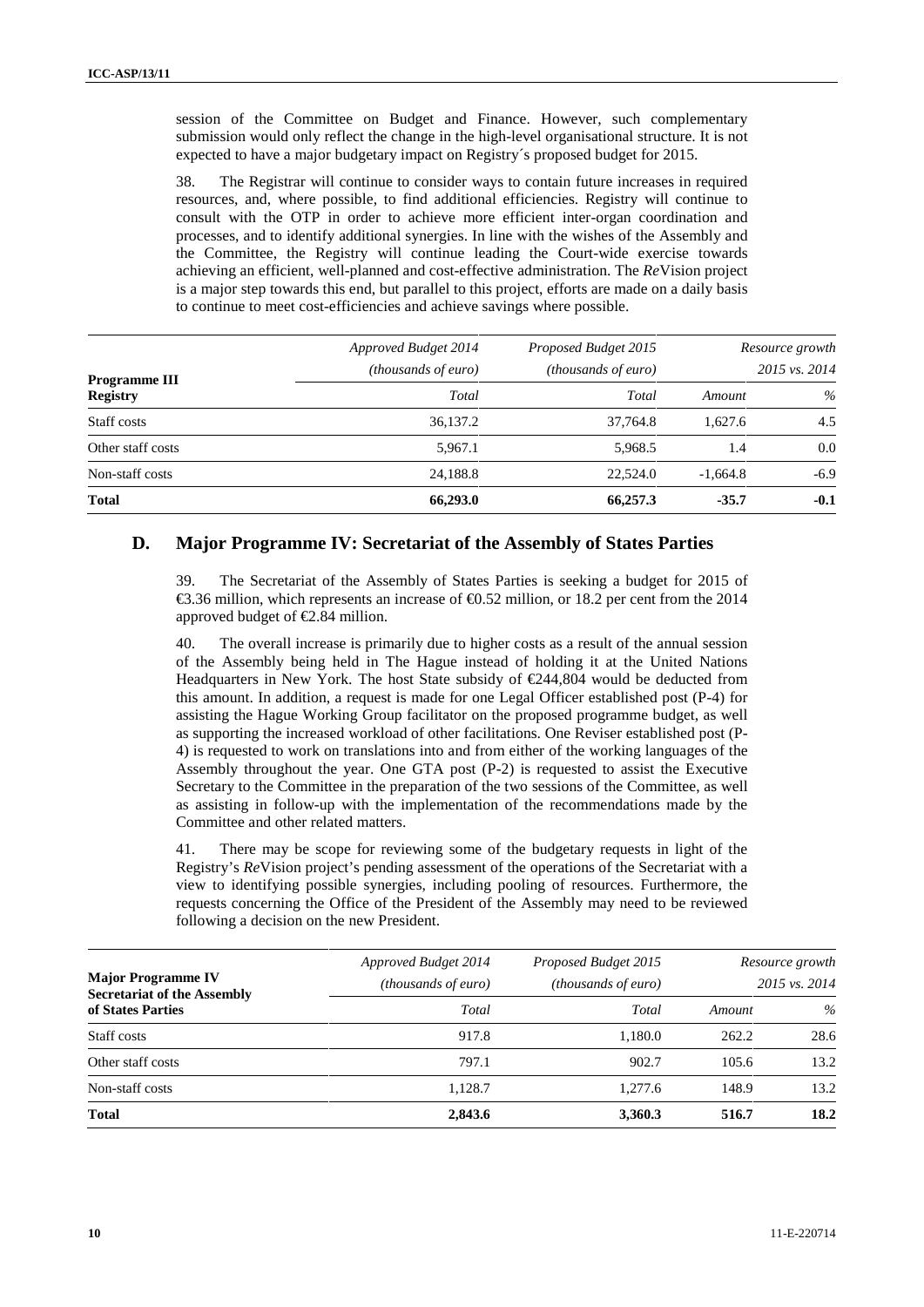### **E. Major Programme V: Interim Premises Rent and Maintenance**

42. The proposed 2015 budget for Major Programme V amounts to €6.00 million. Since 2013, Major Programme V Interim Premises has been reinstated in the proposed programme budget of the Court, in order to provide stakeholders with an overview of the Court's resource requirements for the costs of rental and maintenance of its interim premises in The Hague.

43. The total budget proposal for this major programme is €6.00 million. Of the proposed total cost, the host State will contribute to the rent of the Court's interim premises in the amount of 50 per cent, up to a maximum of  $\bigoplus$  million per year, for the years 2013, 2014 and 2015.

| <b>Major Programme V</b><br><b>Interim Premises</b> | Approved Budget 2014<br>(thousands of euro) | Proposed Budget 2015<br>(thousands of euro) |        | Resource growth<br>2015 vs. 2014 |
|-----------------------------------------------------|---------------------------------------------|---------------------------------------------|--------|----------------------------------|
|                                                     | Total                                       | Total                                       | Amount | $\%$                             |
| Staff costs                                         |                                             |                                             |        |                                  |
| Other staff costs                                   |                                             |                                             |        |                                  |
| Non-staff costs                                     | 5,900.7                                     | 6,000.0                                     | 99.3   | 1.7                              |
| <b>Total</b>                                        | 5,900.7                                     | 6,000.0                                     | 99.3   | 1.7                              |

## **F. Major Programme VI: Secretariat of the Trust Fund for Victims**

44. The Secretariat of the Trust Fund for Victims ("the Fund" or "TFV"), is proposing a budget for 2015 of  $\in$ 1.93 million, with an increase of  $\in$ 0.35 million, or 21.8 per cent compared to the 2014 approved budget.

45. Based on the TFV Strategic Plan 2014-2017, which was approved by the TFV Board of Directors following consultations with the States Parties, the two main priorities of the Fund in 2015 are:

- a) strengthening the delivery capacity of the TFV Secretariat and its implementing partners, in order to be able to respond to Court-ordered reparations orders, as they are anticipated in the Lubanga and Katanga cases; to implement the recommendations provided by the external evaluation carried out in 2013 for the current assistance programmes in the DRC and northern Uganda; and to start assistance mandate activities in additional ICC situation countries (i.e. Central African Republic, Kenya, Cote d'Ivoire), should operational circumstances and the security situation permit this. New requirements include a new P-3 established Programme Coordinator position, based in the Bunia Field Office (DRC) and additional Field Programme Assistants on GTA contracts.
- b) strengthening the capacity of the TFV in the area of fundraising, especially in regard of private institutional donors. This requires a new GTA post of a P-3 Fundraising & Visibility Officer, based in The Hague.

46. The level of the Funds' approved budget for 2014 was maintained at the same level as the approved budget for 2013. While the budget proposal for 2015 contains an increase in staffing costs as a result of the above priorities, the TFV is proposing a reduction in non staffing costs compared to the 2014 budget. The TFV has decided to finance certain programme related activities, which will be outsourced to third parties, with resources originating from voluntary contributions, thus further unburdening the proposed budget with an amount of  $\text{\textsterling}0.28$  million, or seven per cent.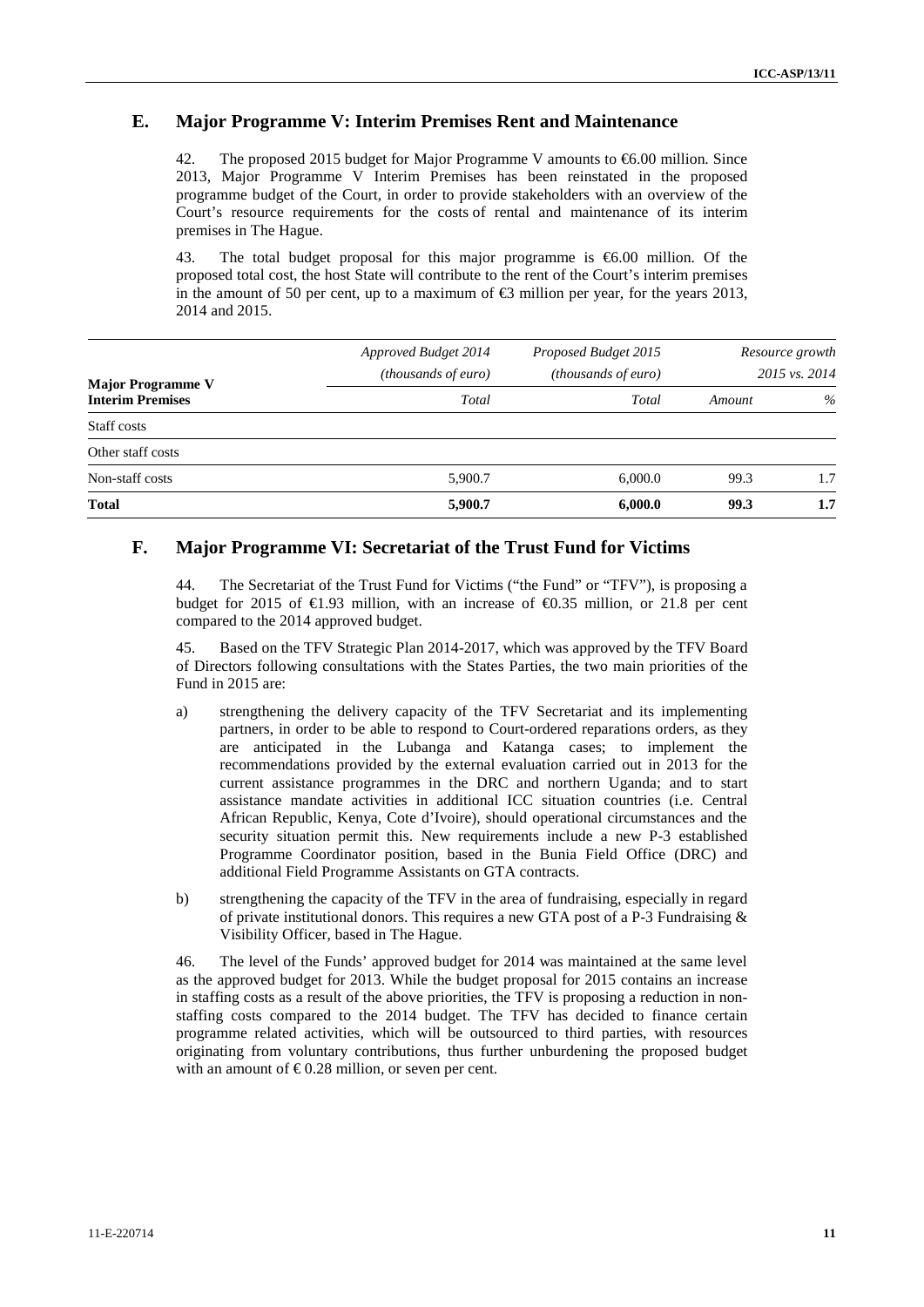| <b>Major Programme VI</b><br><b>Secretariat of the Trust Fund for Victims</b> | Approved Budget 2014<br><i>(thousands of euro)</i> | Proposed Budget 2015<br><i>(thousands of euro)</i> |         | Resource growth<br>2015 vs. 2014 |
|-------------------------------------------------------------------------------|----------------------------------------------------|----------------------------------------------------|---------|----------------------------------|
|                                                                               | Total                                              | Total                                              | Amount  | $\%$                             |
| Staff costs                                                                   | 730.5                                              | 883.6                                              | 153.1   | 21.0                             |
| Other staff costs                                                             | 390.6                                              | 640.8                                              | 250.2   | 64.1                             |
| Non-staff costs                                                               | 464.7                                              | 406.6                                              | $-58.1$ | $-12.5$                          |
| <b>Total</b>                                                                  | 1,585.8                                            | 1,931.0                                            | 345.2   | 21.8                             |

## **G. Major Programme VII-1: Project Director's Office (permanent premises, PDO)**

47. The proposed 2015 budget for Major Programme VII-1 amounts to  $\bigoplus$  .37 million, which represents an increase of  $\Theta$ 0.92 million from the 2014 approved budget of approximately €1.3 million, or 7.1 per cent. The increase is due to the fact that in 2015, the PDO will focus on the continuation and finalisation of the construction, the testing of all equipment, as well as training of personnel to operate the building. Furthermore, year 2015 will entail the finalisation of all sub-projects defined within the transition project and the actual move of the organisation in December 2015. In order to successfully complete all activities by the end of 2015, additional support is required from the various sections of the Court.

48. The Project Director is also responsible for the control of the construction budget, ensuring that in total it does not exceed  $\in$ 190 million. At the end of 2014 this multi-year budget was extended to €195.7 million in order to incorporate the transition activities, thus enabling savings made on the construction project to partially offset the costs of the transition activities. The financing of this additional  $\epsilon$ 5.7 million is through the appropriation of the surplus pertaining to the financial years from 2012 to 2014.

| <b>Major Programme VII-1</b><br><b>Project Director's Office</b><br>(permanent premises) | Approved Budget 2014<br><i>(thousands of euro)</i> | Proposed Budget 2015<br><i>(thousands of euro)</i> |          | Resource growth<br>2015 vs. 2014 |
|------------------------------------------------------------------------------------------|----------------------------------------------------|----------------------------------------------------|----------|----------------------------------|
|                                                                                          | Total                                              | Total                                              | Amount   | $\%$                             |
| Staff costs                                                                              | 591.0                                              | 448.0                                              | $-143.0$ | $-24.2$                          |
| Other staff costs                                                                        | 0.0                                                | 163.6                                              | 163.6    |                                  |
| Non-staff costs                                                                          | 692.2                                              | 763.3                                              | 71.1     | 10.3                             |
| <b>Total</b>                                                                             | 1,283.2                                            | 1,374.9                                            | 91.7     | 7.1                              |

#### **H. Major Programme VII-2: Permanent Premises Interest**

49. The proposed 2015 budget for Major Programme VII-2 amounts to  $\epsilon$ 1.62 million. Major Programme VII-2 manages the payment of interest on the host State loan, which in 2015 is required to be received and paid to the host State no later than 1 February 2015. In 2008, the Assembly accepted the host State's offer of a loan for the Permanent Premises Project of up to a maximum of €200 million, to be repaid over a period of 30 years at an interest rate of 2.5 per cent. The financial implications of Major Programme VII-2 are only applicable to those States Parties that did not opt for a one-time payment.